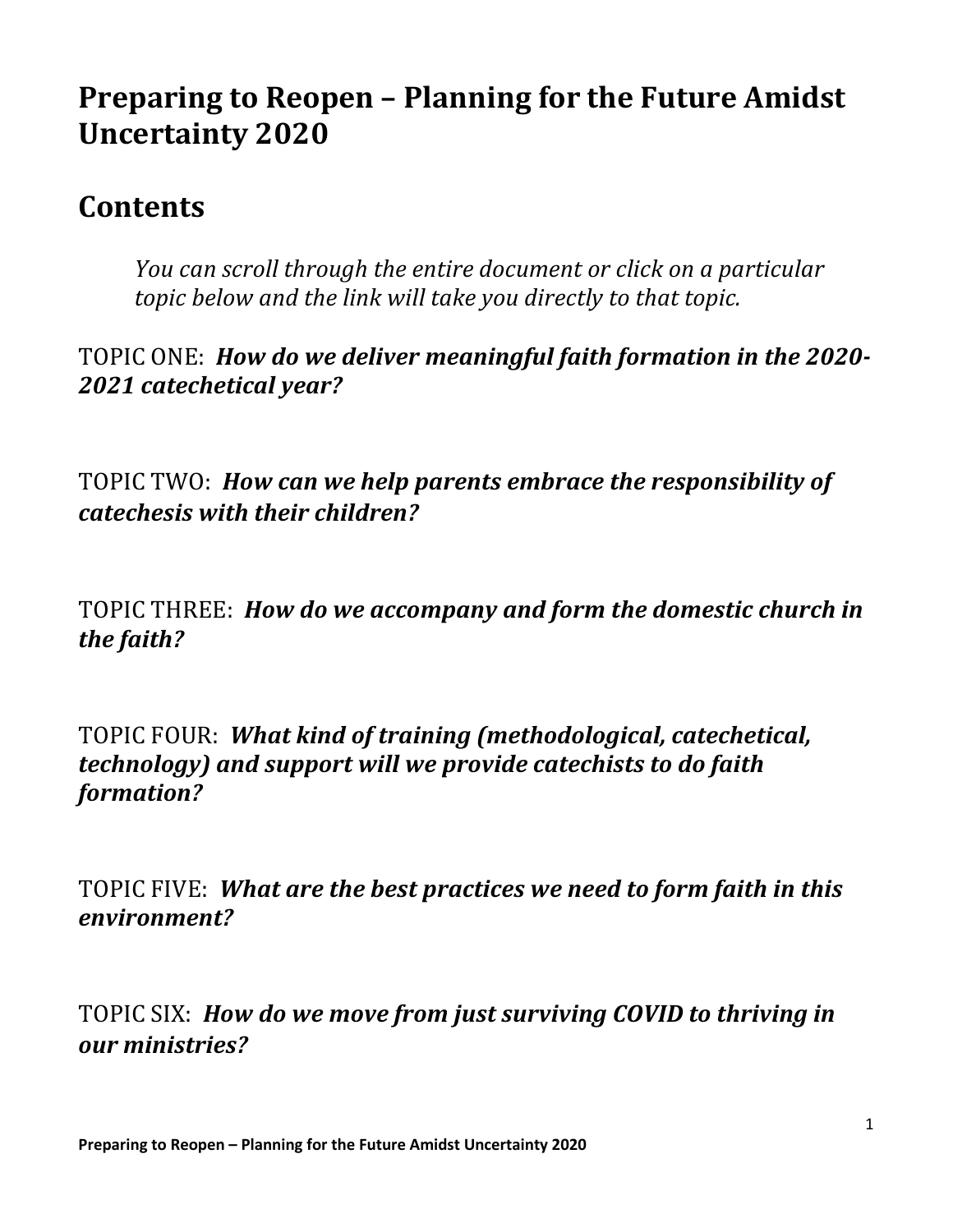### <span id="page-1-0"></span>TOPIC ONE: *How do we deliver meaningful faith formation in the 2020- 2021 catechetical year?*

#### **ONSITE**

This model is based on the parish's pre-covid19 mode of catechesis for adults and children.

Adaptations include:

- sanitizing all surfaces before and after facility usage
- use of facial coverings by all participants
- implementation of social distancing.

At all times, please follow current diocesan, state and local, and CDC advisories

### **OFFSITE**

This model is based on all faith formation taking place somewhere other than the parish campus.

Adaptations include:

- Move all gathered faith formation events away from the parish campus
- Create digital playlists for children and adults in order for the individual to be able to select formation opportunities that meet their needs Vibrant Faith Catalyst Toolkit: Design Faith [Formation 2020-21 Playlists for Faith Formation Online](https://vibrant-faith-catalyst.mn.co/posts/toolkit-design-faith-formation-2020-21-playlists-for-faith-formation-online)
- Engage people in the three different learning communities: inter-generational, family, peer
- Children's faith formation lessons can be sent home and parents can be asked to teach the lesson plan
- New materials could be offered that focus on family faith formation instead of grade level instruction.
- Emphasis on Family prayer and faith sharing
- Adult bible studies and faith sharing moved to online platforms such as Zoom, or GoToMeeting, etc.

#### HYBRID

- This model includes elements of both the Onsite and Offsite models. Hybrid Faith Formation [webinar](https://youtu.be/-gf8NVZMhEU) 1:01:40
- Organize 'drive thru' events to pick up materials or build community (ie. Distribute Easter baskets, Advent Wreaths, Prayer cards, etc.)
- Use Catechists as Companions for families to meet with via Zoom or other platforms for encouragement and support. [Catechist as Teacher-Companion](http://www.st-raphaels.com/media/1/30/Catechist%20As%20Teacher-Companion.pdf) St. Raphael Catholic Church
- $\bullet$   $\frac{1}{4}$  of families can meet in person at the parish each week and the other 3 weeks in the month faith formation can happen in homes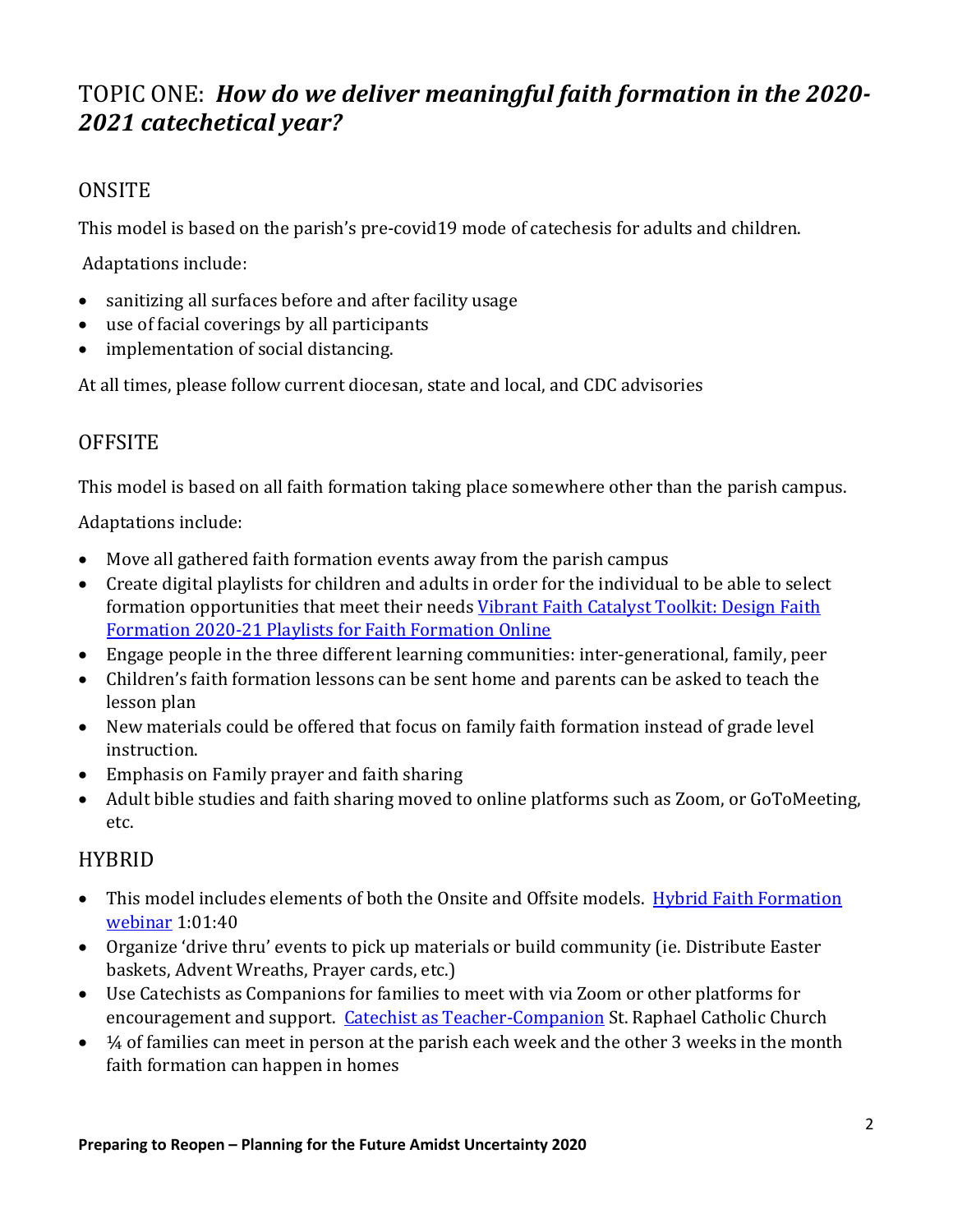# <span id="page-2-0"></span>TOPIC TWO: *How can we help parents embrace the responsibility of catechesis with their children?*

#### AFFIRM AND THANK PARENTS

- Parents teach their children how to tie their shoes, brush their teeth, use their manners, etc.
- Remind parents they teach the faith to their children the same way through everyday actions.
- Provide simple ways parents can share faith with their children car chats, meal conversations, morning and nighttime prayers or blessings, etc.

#### RESPECT AND HONOR PARENTS

- Acknowledge that parents know and want what is best for their children.
- Work in conjunction **with** parents, not **for** parents.
- Remind parents that the church's role is to support them as the first and most influential formers of faith for their children.
- Make intentional connections with parents via phone calls, emails, surveys, newsletters, workshops, parent sessions, etc.

#### MEET PARENTS WHERE THEY ARE AT

- Meet parents where they are at, not where we want them to be.
- Provide parents with quality formation and prayer experiences that will help deepen their faith, while not embarrassing them for what they do not know.
- Lead families on a journey of faith through an accompaniment model of discipleship.

#### FIND THE HOLY IN THE ORDINARY

- Help parents to see the holiness that surrounds them in their daily life together as a family.
- Teach parents simple but profound methods of prayer and reflection to use in the course of their day to see that God is present in all things, at all times.
- Encourage parents to share their own faith stories with their children.

#### ACCOMPANY PARENTS

- Use every milestone and every touchpoint as a means of accompaniment.
- Celebrate with parents the sacramental milestones of their children.
- Celebrate the secular milestones as well: the beginning of preschool, graduations, birthdays, drivers' licenses, etc.
- Take great care to journey with parents during parents' sessions, sacramental meetings, baptismal preparation, parenting workshops, and more!
- [Equip parents to embrace their child's faith formation](https://www.loyolapress.com/catholic-resources/parish-ministry/advancing-ministry-skills/equip-parents-to-embrace-their-childs-faith-formation/) Loyola Press
- The Peyton Institute for Domestic Life: The Think Tank to develop new models for family life and spirituality. Peyton [Family Institute for Domestic Church Life](https://www.peytonfamilyinstitute.org/)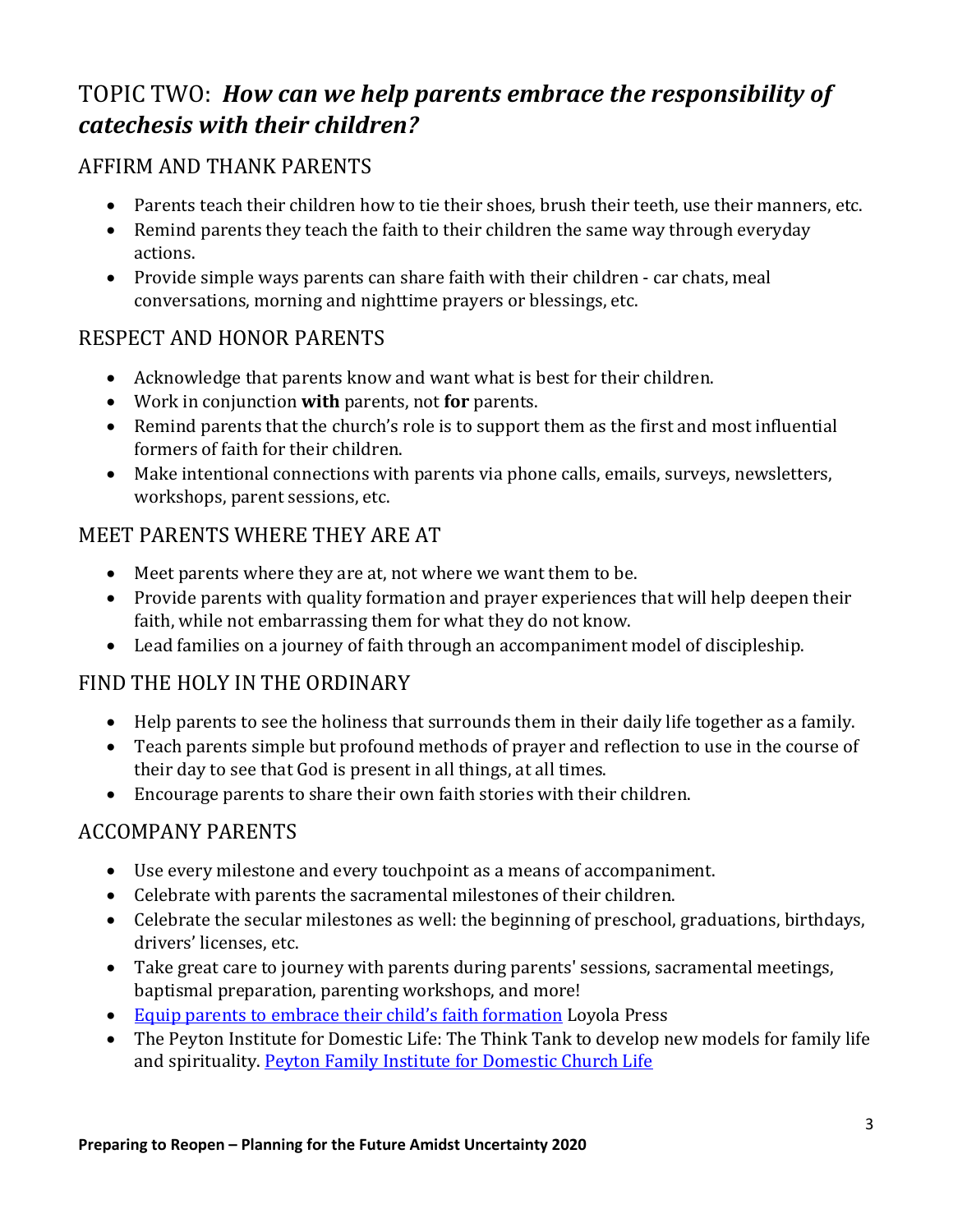### <span id="page-3-0"></span>TOPIC THREE: *How do we accompany and form the domestic church in the faith?*

#### WHAT DOES 'DOMESTIC CHURCH' MEAN

The term 'Domestic Church' refers to the family, the smallest body of gathered believers in Christ. Though recovered only recently, the term dates all the way back to the first century AD. The Greek word *ecclesiola* referred to 'little church'. Our Early Church Fathers understood that the home was fertile ground for discipleship, sanctifications, and holiness. (Archdiocese of Cincinnati)

#### COACH FAMILIES TO LEAD FAITH AT HOME

- Coaching can assist families in setting goals for growing in faith at home. A helpful acronym that some coaches use is QDAR.
	- o Question- The coach can ask what the family wants to accomplish. Ex: What is it that you want for your family in terms of faith?
	- o Decision- The coach can clarify for the family what they want and where they are.
	- o Action- The coach can ask the family what an action step would be to move toward the goal they want to achieve.
	- $\circ$  Results-The coach can check in with the family along the way to see if they are on track and are moving in the right direction. Additionally, the coach can pose clarifying questions for the family to decide if they are achieving the desired goal. Ex: How is this working for us?

Source: Adams, Marilee. Change Your Questions Change Your Life: 12 Powerful Tools for Leadership, Coaching, and Life. Oakland, CA: Berrett-Koehler Inc., 2015.

#### RESOURCES AND TIPS

- As a leader, walk with families in creating a home as a haven of Christian love and life.
- Create family prayer services that can be used within each domestic church
- Be familiar with the following resources on building a domestic church
	- o [Vibrant-faith-catalyst:](https://vibrant-faith-catalyst.mn.co/feed) A network of leaders committed to creating vibrant lifelong Christian faith formation. Vibrant Faith also offers training in how to be a Coach
	- o [Catholicmom.com:](http://www.catholicmom.com/) Contains articles of support for Catholic parents, podcasts, Catholic movie reviews.
	- o [Catholicfamilycrate.com:](https://catholicfamilycrate.com/) Offers paid monthly and seasonal subscription boxes containing books and activities to do within the home. They also provide free resources, including coloring pages and emails with prayers for you and your family.
	- o [Catholicallyear.com:](https://catholicallyear.com/) Started by a Catholic mom of many children. She runs a blog that provides great Catholic resources for parents (and practical support and advice). She also has a shop where you can purchase digital downloads of Catholic booklets.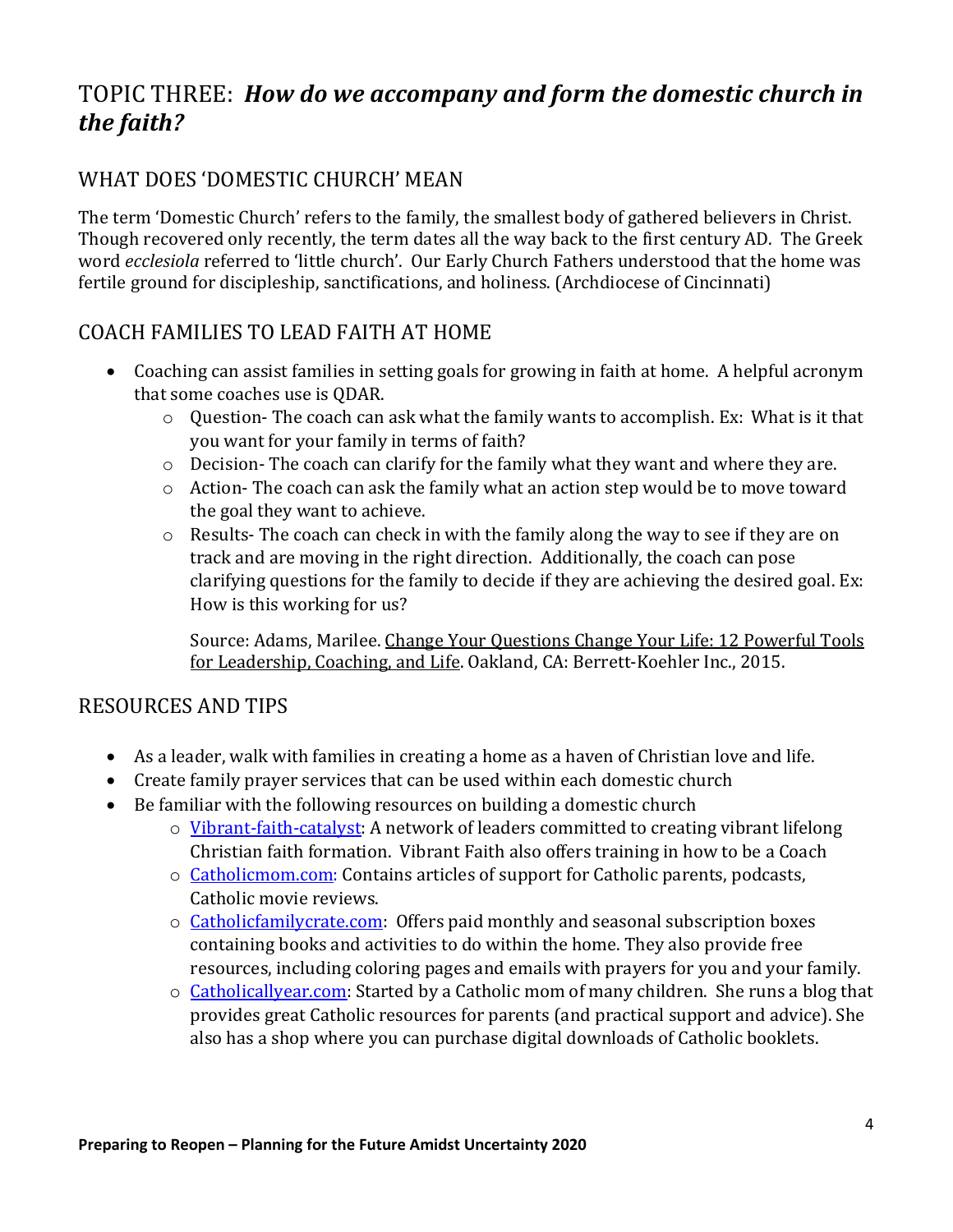## TOPIC FOUR: *What kind of training (methodological, catechetical, technology) and support will we provide catechists to do faith formation?*

#### METHODOLOGICAL

- Take time to talk with catechists and express appreciation for their efforts.
- Form support groups with all catechists for sharing in joy, growth, and prayer.
- Share the positive comments you hear about and their work.
- Involve catechist in planning and evaluating the faith formation program.
- When recruiting new catechists be realistic and honest about what the task entails
- Encourage the textbook publisher representative to give a presentation to the catechists on how to use the books.

#### **CATECHETICAL**

- Determine the goals for catechesis and evangelization in your parish.
- List the objectives and outcomes for your catechetical plan
	- o Assure that each catechist understands said objectives and outcomes
	- o Establish a plan for implementation which includes roles and responsibilities of catechists, parents, children, adults
	- $\circ$  Evaluate your catechetical plan: successes, challenges, improvements for the future.
- Encourage catechists to take classes through the CPM
	- o Classes will be held online
	- o Cost is \$50 per class
	- o For more information click here: [CPM](https://udallas.edu/ministry/academics/continuinged/pastoralministry_certificate/index.php)
- Professional Development Webinars for catechists/catechetical leaders are available (many are free)
	- o [Ave Maria](https://www.avemariapress.com/webinars/parish/)
	- o [NCEA](https://www.ncea.org/NCEA/Learn/Webinars/NCEA/Learn/Webinars.aspx)
	- o [NFCYM](https://nfcym.org/resources/webinars/)
	- o [OSV Our Sunday Visitor](https://www.osvcatholicbookstore.com/recordings)
	- o [Loyola Press, Catechist's Journey](https://catechistsjourney.loyolapress.com/webinars-2/)
	- o [RCL Beniziger](https://store.rclbenziger.com/content/free-resources)
	- o [Sadlier](https://www.sadlier.com/religion/resources/lifelong-learning-webinars)
	- o [Sophia Institute](https://sophiainstituteforteachers.org/ondemand#webinars)
	- o [Team RCIA](https://teamrcia.com/)

#### TECHNOLOGICAL

- [Moving Faith Formation Online](https://vimeo.com/400308191) Webinar with John Roberto in which John explains how to use online communication/faith formation tools
- Website platforms [15 of the Best Free Website Builders to Check Out in 2020](https://blog.hubspot.com/marketing/free-website-builders) [Weebly vs WordPress: Important Differences, Plus Which One to Choose](https://themeisle.com/blog/weebly-vs-wordpress/#:%7E:text=The%20main%20difference%20between%20Weebly,%2C%20while%20Weebly%20isn)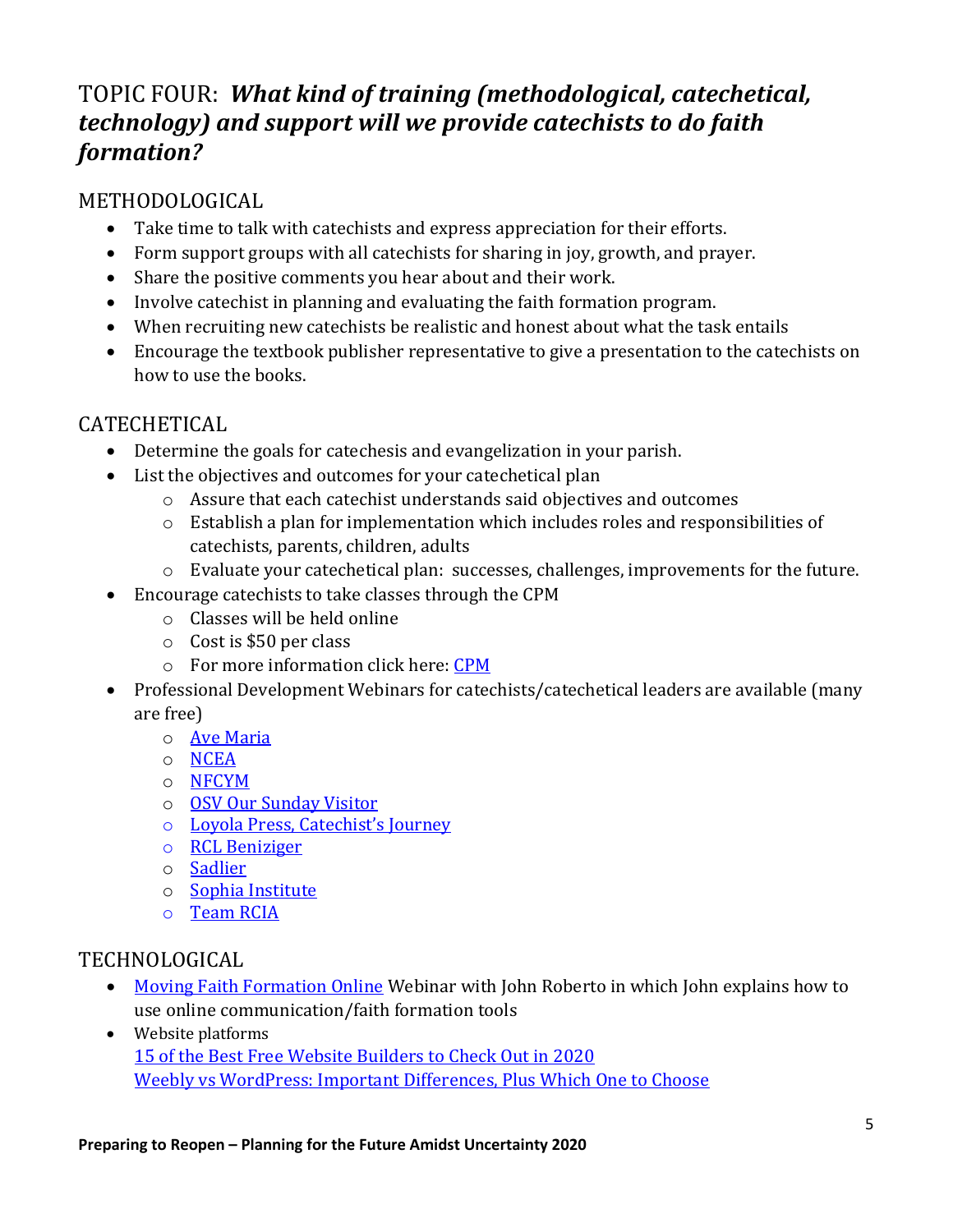- <span id="page-5-0"></span>• Communication Platforms [MailChimp marketing platform](https://mailchimp.com/?ds_rl=1276838&gclid=CjwKCAjwrcH3BRApEiwAxjdPTez6zAgKQ6XcNZOUJW-qSU2l_-iJVUynCEyOzBNY76SGJRHZkyap_RoClRsQAvD_BwE&gclsrc=aw.ds) [Constant Contact](https://www.constantcontact.com/index.jsp?cc=GOO-234736&utm_source=google&utm_medium=cpc&utm_content=Brand&pn=search&kid=_k_CjwKCAjwrcH3BRApEiwAxjdPTYvmtlUAVsk9Oshy-gFMer0aelvhjRjndMlrVPA7IZGnj9M-7xeCPBoCyuYQAvD_BwE_k_&IDA=CTCT%20IDA&gclid=CjwKCAjwrcH3BRApEiwAxjdPTYvmtlUAVsk9Oshy-gFMer0aelvhjRjndMlrVPA7IZGnj9M-7xeCPBoCyuYQAvD_BwE) [MailChimp vs Constant Contact](https://www.emailtooltester.com/en/blog/mailchimp-vs-constantcontact/#:%7E:text=MailChimp%20vs%20Constant%20Contact%3A%20Summary,-Constant%20Contact) [FlockNote](https://flocknote.com/) Smarter email and texting for your church
- Group texting apps [GroupMe](https://groupme.com/en-US/)  **[Telegram](https://telegram.org/) [WhatsApp](https://www.whatsapp.com/)** [Viber](https://www.viber.com/en/)
- Social Media [Facebook](https://www.facebook.com/facebook) **[Instagram](https://www.instagram.com/)**
- Online Learning Platforms [Edmodo](https://www.edmodo.com/) [Google G Suite for Non Profits](https://www.google.com/nonprofits/offerings/apps-for-nonprofits/) **[Schoology](https://www.schoology.com/)**
- Video Conferencing and Streaming [Zoom Tutorials](https://support.zoom.us/hc/en-us/articles/206618765-Zoom-video-tutorials) [Parents' Ultimate Guide to Zoom](https://www.commonsensemedia.org/blog/parents-ultimate-guide-to-zoom?j=7747250&sfmc_sub=179533631&l=2048712_HTML&u=144900351&mid=6409703&jb=366&utm_source=media_nl_20200417&utm_medium=email) Common Sense Media [Facebook Live](https://www.facebook.com/facebookmedia/solutions/facebook-live) [Facebook Groups](https://www.facebook.com/help/1629740080681586)

### TOPIC FIVE: *What are the best practices we need to form faith in this environment?*

#### COMMUNICATIONS

[Communications Best Practices During the Covid-19 Pandemic](https://www.tsne.org/blog/communications-best-practices-during-covid-19-pandemic) [5 Best Practices for Crisis: Communications During Covid-19](https://www.gainsight.com/blog/5-best-practices-for-crisis-communications-during-covid-19/) [Effective Communications During Covid-19: Mastering Your Digital Strategy](https://ccsfundraising.com/effective-communications-during-covid-19-mastering-your-digital-strategy/) [ReOpening The Church: Communication Strategies After COVID-19](https://www.vanderbloemen.com/blog/communication-strategies-after-covid19) Vanderbloemen blog [ReOpening The Church: Communication Strategies After COVID-19](https://www.vanderbloemen.com/blog/communication-strategies-after-covid19) Zoom Panel 58:40 [PREPARING Your CHURCH for Coronavirus \(COVID-19\) A Step-by-Step, Research-Informed](https://www.wheaton.edu/media/humanitarian-disaster-institute/Preparing-Your-Church-for-Coronavirus.pdf)  [and Faith-Based Planning Manual](https://www.wheaton.edu/media/humanitarian-disaster-institute/Preparing-Your-Church-for-Coronavirus.pdf) Wheaton College [7 Leadership Principles for Managing During the Time of Coronavirus](https://www.weforum.org/agenda/2020/04/7-leadership-principles-for-managing-in-the-time-of-coronavirus/) Harvard Business School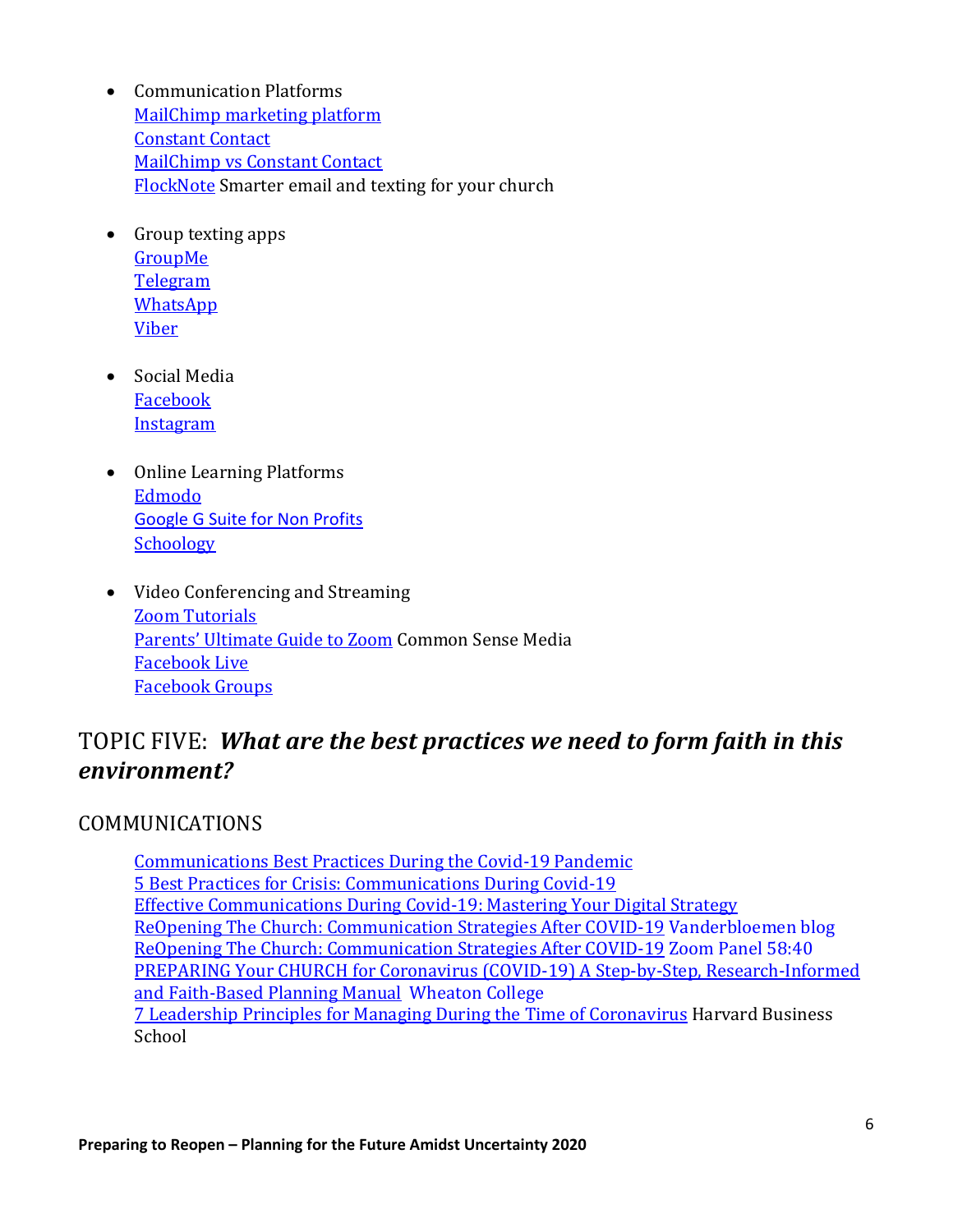#### FAMILY/PARENT ENGAGEMENT

- Parent/Family Engagement Today [6 Shifts to Better Family Engagement –](https://www.search-institute.org/six-shifts-better-family-engagement/) Search Institute [Engage Every Parent](https://www.search-institute.org/product/engage-every-parent-encouraging-families-to-sign-on-show-up-and-make-a-difference/) (Book from Search Institute) \$29.95 [6 Shifts Needed to Reinvest in Families Infographic](https://www.search-institute.org/wp-content/uploads/0201/09/Shift-Infographic.pdf) Search Institute, PDF [Beyond Singing to the Choir: Rethinking Family Engagement](https://www.search-institute.org/beyond-singing-choir-rethinking-family-engagement/) Search Instutute [Barriers to Family Engagement](https://keepconnected.searchinstitute.org/wp-content/uploads/2018/08/Family-engagement-barriers.png) Search Institute [From Generation to Generation: How Families Pass on Faith](https://www.youtube.com/watch?v=v0FzwlM5iLM&index=1&list=PLkTmWAOroyYuysIg-pdsXeXZHWkulvIE1&spfreload=10) video Christian Smith & Justin Bartkus 1:35:11 [Six Keys to Engaging Parents and Families in Parish Faith Formation](https://d2y1pz2y630308.cloudfront.net/17624/documents/2018/8/Six%20Keys.pdf) Joseph D. White, PDF [Parents and Faith Formation](https://www.lifelongfaith.com/uploads/5/1/6/4/5164069/lifelong_faith_journal_5.3.pdf) Lifelong Faith, PDF [Keeping Parents Engaged After Their Children's First Sacraments](https://www.catechist.com/keeping-parents-engaged-childrens-first-sacraments/) Catechist.com [Engaging Parents When Engaging Parents is Hard](http://products.pastoral.center/presentations/2020-nccl/index.html) Paul Canavese 2020 workshop Growing Up Catholic
- Best Practices Family Faith Formation [Best Practices in Family Faith Formation](https://faithformationlearningexchange.net/uploads/5/2/4/6/5246709/best_practices_in_family_faith_formation.pdf) John Roberto, PDF [Best Practices in Parent Faith Formation](https://bu.learninghouse.com/pluginfile.php/709481/mod_resource/content/2/Best%20Practices%20in%20Family%20Faith%20Formation.pdf) Jim Merhaut, PDF [The Church At Home: Celebrating the Liturgy of Domestic Church Life](https://www.patheos.com/blogs/faithonthecouch/2020/03/the-church-at-home-celebrating-the-liturgy-of-domestic-church-life/?fbclid=IwAR2kMrT_7a-8SJAKhz4ce_9KD4IluX4TmMWW2kbo9U-c8qzFOmQ-RukpJfc) Rachel Popchak & Dr. Greg Popchak
- Easy to use Family Resources during Covid-19 [Taking a Family Faith Inventory](https://nfcym.org/wp-content/uploads/2019/10/FamilyFaithInventory.pdf) NFCYM, Strong Catholic Families [Faith-fully Navigating Coronavirus with your Kids](http://products.pastoral.center/pc/pc105/1/download-covi/Coronavirus%20for%20Parents.pdf) Pastoral Center, PDF [Parent resources for Faith at home](https://formationreimagined.org/recommended-sites/parent-resources/) Diocese of Bridgeport [Resources for Families during the Covid-19 outbreak \(Common Sense Media\)](http://view.commonsense-email.org/?qs=5651c92ff8ba28babcecae7fa77d679486a89fce790dd11ff37791dadbd8bb2a9da7d046b074ade81e9b577a955333f000d99eb0a631e4513a0ee216ddd33c9aaeae7e7ff759d5b8507983fe2d392c3c42247ec239f0d12f) [Fun and Educational Things to do with the kids while at home](https://docs.google.com/spreadsheets/d/1E2Uxg7iz9YB6Zuf-Rd4fpxnA44nrK-AIyl-DmmiXiEA/edit#gid=0) (Emily Polovick MOT,OTR/L) [Free online events and activities for kids at home](https://www.commonsensemedia.org/blog/free-online-events-activities-kids-at-home-coronavirus?j=7711684&sfmc_sub=179533631&l=2048712_HTML&u=143747071&mid=6409703&jb=2159&utm_source=covid19_freeactivities_20200323&utm_medium=email) (Common Sense Media) [Ten Ideas for Family Faith Formation](https://media1-production.mightynetworks.com/asset/8510605/Ten_Ideas_for_Family_Faith_Formation.pdf) John Roberto, PDF [Resources for Family Catechesis: Sharing Faith at Home](https://www.rcan.org/sites/default/files/files/RESOURCESFAMILYCATECHESIS.pdf) PDF [Creating Sacred Space in Your Home](http://www.catholicfamilyfaith.org/resources-for-covid-19-and-stay-at-home-orders.html) Diocese of Lansing [How to hold a prayer service at-home](https://adw.org/wp-content/uploads/sites/2/2020/03/20Coronavirus-Prayer-Service-at-Home.pdf) Archdiocese of Washington [Live Catholic: Faith Sharing and Praying at Home](https://vimeo.com/121163349) video 2:12 Dr. Greg Dobie Moser [Live Catholic: Creating A Faith-Nurturing Home](https://vimeo.com/121163348) video 3:05 Lisa Ainslinger [Live Catholic: Faith Conversations](https://vimeo.com/121163347) video 3:15 Dr. Margaret McCarty [Saint of the Day](https://www.franciscanmedia.org/source/saint-of-the-day/) Franciscan Communications [Online Catholic Bible](http://www.usccb.org/bible/books-of-the-bible/index.cfm) USCCB [How to Pray the TV Mass from home](http://www.sfcatholic.org/familylife/wp-content/uploads/sites/21/2020/03/How-to-Pray-the-TV-Mass-from-Home.pdf) Diocese of Sioux Falls [The Why and How of Making a Spiritual Communion](https://www.osvnews.com/2020/03/14/the-why-and-how-of-making-a-spiritual-communion/) Our Sunday Visitor [Spiritual Communion Prayer](https://www.cathdal.org/masses) Diocese of Dallas [Ideas and Recommendations for Families with Children who Have Diverse Learning Needs](http://www.usccb.org/about/communications/upload/Ideas-and-Reflections-for-Parents.pdf) USCCB, PDF [5 Ways to a Stronger Family](https://youtu.be/tXCCg8zocTU) video 4:30 [The Domestic Church](https://youtu.be/vVhcaEEmDHo) video 4:14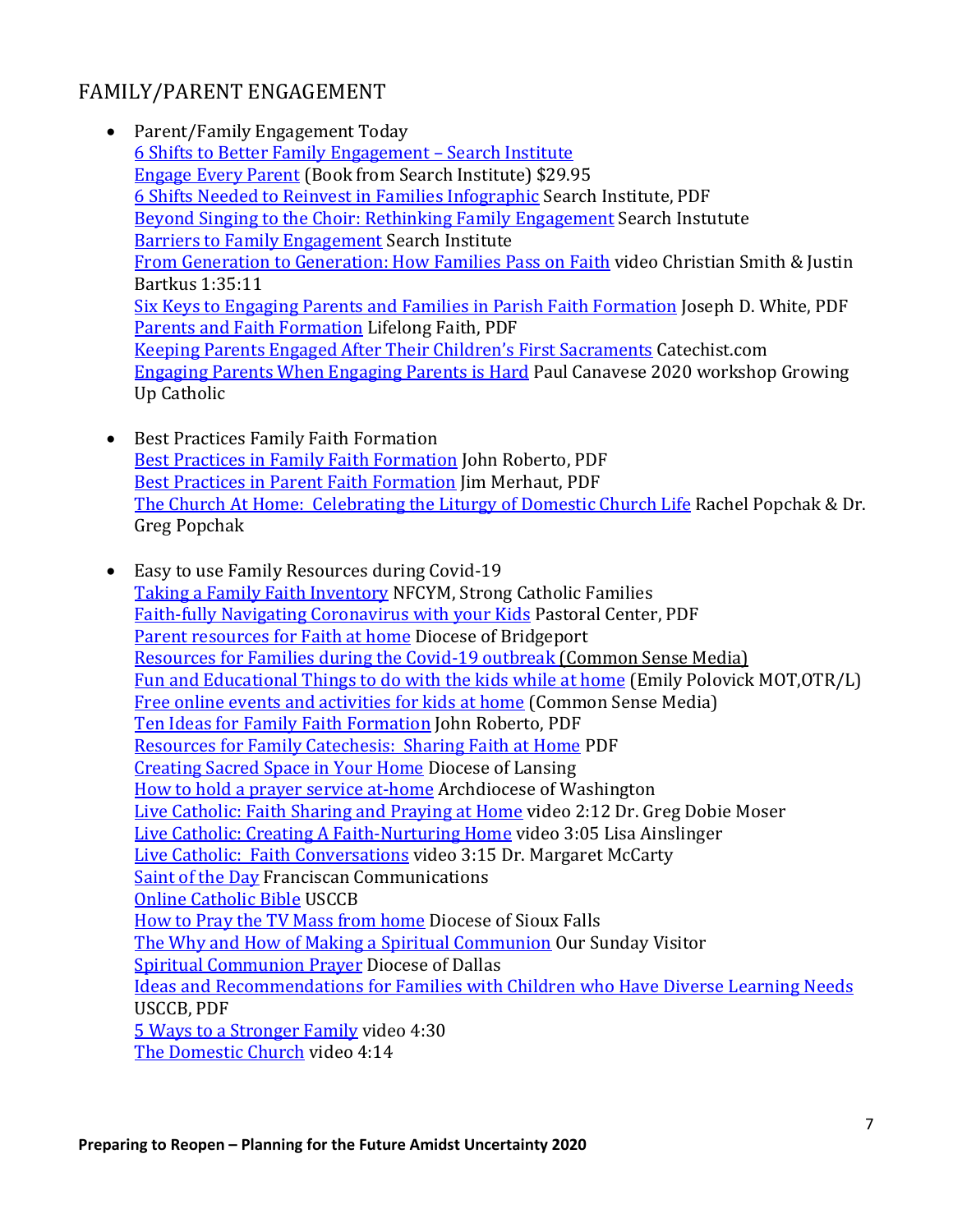#### <span id="page-7-0"></span>PRAYER FOR COMMUNITIES AND PROGRAMS

[Pope Francis' Urbi et Orbi address on coronavirus and Jesus calming the storm](https://www.americamagazine.org/faith/2020/03/27/read-pope-francis-urbi-et-orbi-address-coronavirus-and-jesus-calming-storm) America Magazine [Be Not Afraid music video](https://www.youtube.com/watch?v=RF0DIpFOoBg) from Catholic artists, OCP [A Prayer](https://www.americamagazine.org/faith/2020/03/02/coronavirus-prayer) [Amid a Epidemic](https://www.americamagazine.org/faith/2020/03/02/coronavirus-prayer) by Kerry Weber, PDF, America Magazine [Text of Pope's Prayer to Mary during coronavirus pandemic](https://www.catholicnews.com/services/englishnews/2020/text-of-popes-prayer-to-mary-during-coronavirus-pandemic.cfm) English [Text of Pope's Prayer to Mary during coronavirus pandemic](https://www.catholicnews.com/services/englishnews/2020/text-of-popes-prayer-to-mary-during-coronavirus-pandemic.cfm) Spanish [Covid-19 Prayer of Solidarity](http://www.usccb.org/prayer-and-worship/prayers-and-devotions/prayers/covid-19-prayer-of-solidarity.cfm) USCCB [A Prayer to Combat the Coronavirus Pandemic](https://ascensionpress.com/pages/a-prayer-to-combat-the-coronavirus-pandemic) Ascension Press [Prayer for a Pandemic](http://krugthethinker.com/2020/03/prayer-for-a-pandemic/) Krug the Thinker [Corporal and Spiritual Works of Mercy during the Covid-19 Pandemic](http://www.usccb.org/about/communications/upload/Corporal-and-Spiritual-Works-of-Mercy.pdf) USCCB, PDF

# TOPIC SIX: *How do we move from just surviving COVID to thriving in our ministries?*

COVID-19 has taken us back to the basics, back to our Christian roots. The early Church started with the family. Families gathered in small communities; they prayed together, they ate together, and they served together. The early church did not have large buildings where the faithful gathered, the faithful gathered in small home churches or what we call today, the Domestic Church.

COVID-19 has forced us to look upon the most basic unit in the Church, the family. It is within the family that we first form faith and in the family where our faith is nurtured. We are being urged by the Holy Spirit to evaluate the way in which we nurture and share faith and to embrace new and creative ways to do so when we can't gather on Church property or gather at all.

COVID-19 has given us an opportunity to embrace a new way of making disciples. This way resembles the ancient way that Christianity took hold two centuries ago. Disciples were formed by being in relationship with other disciples. Disciples shared stories of Jesus, the same stories that we have access to in the Sacred Scriptures. The fist disciples allowed those scriptures to form their minds and hearts which ultimately changed their decisions, actions, and behaviors.

The way that we move from surviving COVID-19 to thriving in our ministries is to be open to the winds of change. This document contains ideas and resources that will assist you as you move forward into uncharted territory. Let us be the agents of change that will accompany families as they discover or rediscover their faith in Jesus and the Roman Catholic Church. Let us be ministers who will walk with each domestic church as a companion, like the way that Jesus walked with his disciples on the road to Emmaus. Let us continue to tell the stories in Sacred Scripture again and again because those stories are alive in our hearts today.

Families will need us to preach the Gospel in the coming year, but they will also need for us to attend to their basic needs. Many domestic churches are without incomes as lay-offs have been a reality for